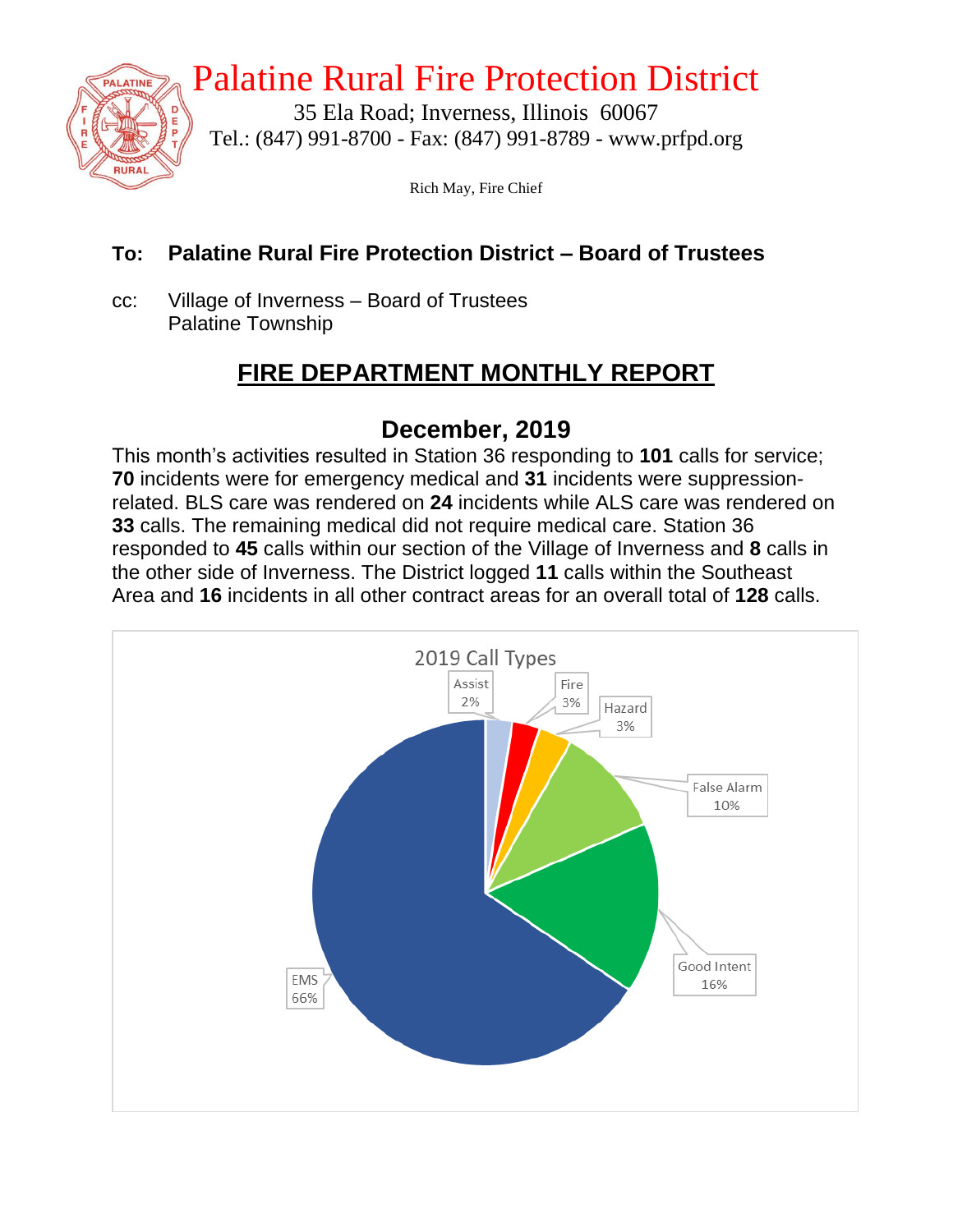#### **Calls Of Interest:**

- December 11<sup>th</sup> Ambulance 36 responded into Lake Zurich for a structure fire, and were assigned to rehabilitation sector.
- December 29<sup>th</sup> Ambulance 36 responded into VOP for a laundry room fire and were assigned to EMS sector.

#### **Emergent Response Times – Station 36 Inverness, Little City and Palatine Rural District**

|       |                                      | <b>YES</b>                                | <b>NO</b>                            |                                           |                                                      |                                                           |
|-------|--------------------------------------|-------------------------------------------|--------------------------------------|-------------------------------------------|------------------------------------------------------|-----------------------------------------------------------|
|       | <b>Number of</b><br><b>Responses</b> | Average<br><b>Response</b><br><b>Time</b> | <b>Number of</b><br><b>Responses</b> | Average<br><b>Response</b><br><b>Time</b> | <b>Total</b><br><b>Number of</b><br><b>Responses</b> | <b>Total</b><br>Average<br><b>Response</b><br><b>Time</b> |
| Total | 49                                   | 4:31                                      | 8                                    | 6:37                                      | 57                                                   | 4:48                                                      |

Percentages: Responded six minutes or under: Average: **86%**

#### **Emergent Response Times – Station 36 Inverness, Little City and Palatine Rural District**

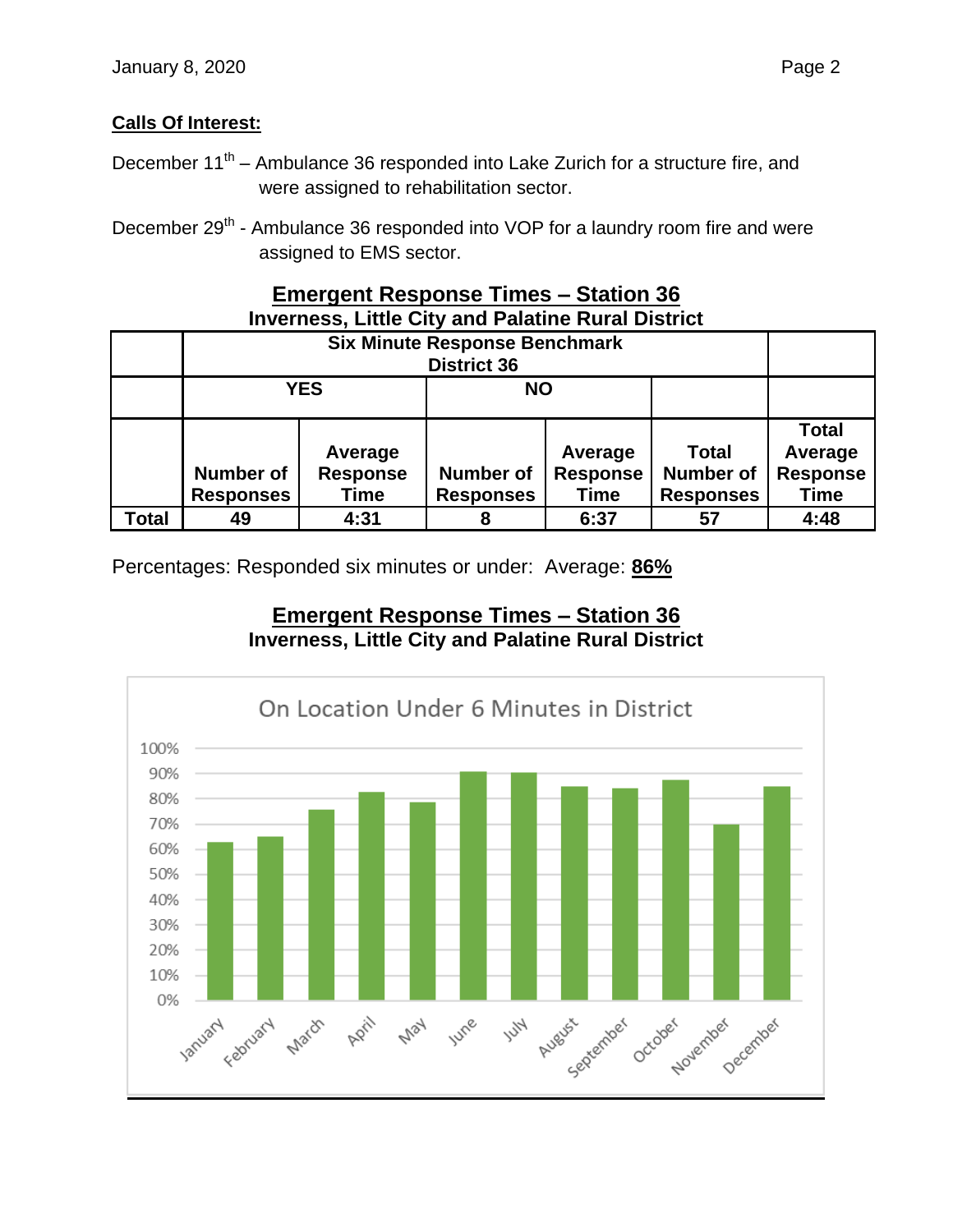## **Inverness Responses**

|              | <b>YES</b>                           |                                    | <b>NO</b>                            |                                           |                                                      |                                                           |
|--------------|--------------------------------------|------------------------------------|--------------------------------------|-------------------------------------------|------------------------------------------------------|-----------------------------------------------------------|
| Zone         | <b>Number of</b><br><b>Responses</b> | Average<br><b>Response</b><br>Time | <b>Number of</b><br><b>Responses</b> | Average<br><b>Response</b><br><b>Time</b> | <b>Total</b><br><b>Number of</b><br><b>Responses</b> | <b>Total</b><br>Average<br><b>Response</b><br><b>Time</b> |
| <b>INBF</b>  | 5                                    | 5:35                               |                                      | 7:07                                      | 8                                                    | 6:21                                                      |
| <b>INV</b>   | 38                                   | 4:17                               | 6                                    | 6:34                                      | 44                                                   | 4:36                                                      |
| <b>Total</b> | 43                                   | 4:23                               | 9                                    | 6:45                                      | 52                                                   | 4:48                                                      |

Percentages: Responded six minutes or under: Average: **83%**

| <b>INBF</b> | <b>Inverness-Barrington Countryside</b> |
|-------------|-----------------------------------------|
| <b>INV</b>  | <b>Inverness-Palatine Rural</b>         |

# **Mutual Aid/Auto Aid**

|                                       | Given | <b>Received</b> |
|---------------------------------------|-------|-----------------|
| Algonquin-Lake in the<br><b>Hills</b> |       |                 |
| <b>Barrington Countryside</b>         | 10    |                 |
| <b>Barrington</b>                     | 3     |                 |
| <b>Hoffman Estates</b>                | 5     |                 |
| <b>Lake Zurich</b>                    | 2     |                 |
| <b>Palatine</b>                       | 19    |                 |
| <b>Rolling Meadows</b>                | 3     |                 |